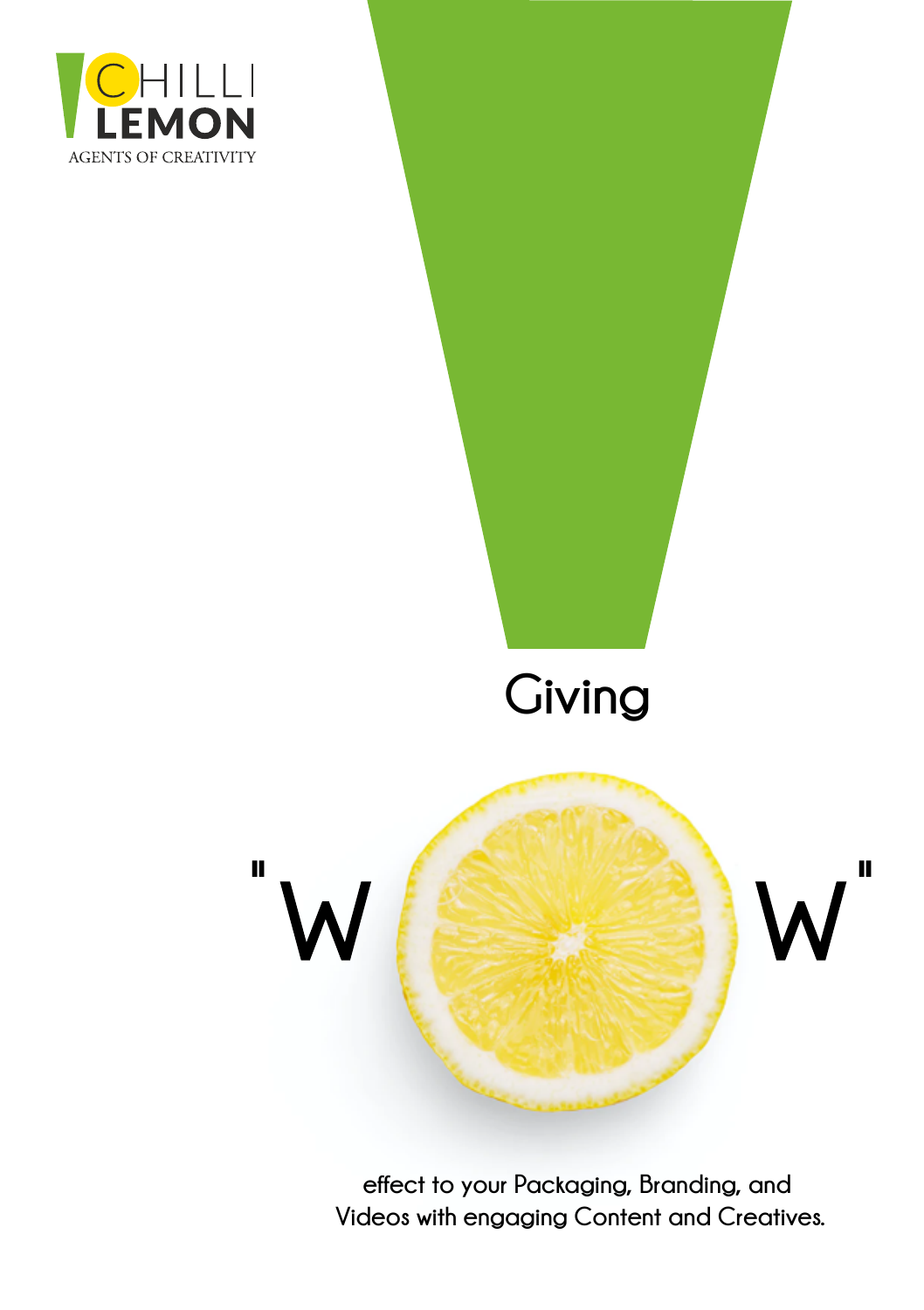

Grow and Nurture your business with Chilli**Lemon**





### **Branding**

Promoting your identity using out of the box creatives

### **Packaging Design**

Increase your sales, brand awareness, and draw in customers easily with eye catching designs

### **Visual Design**

Giving 'WOW' effect to your Presentations, Emails, and Infographics with engaging Content and Creatives

### **E-Learning**

Educate your audience simple, interactive and creative e-Learning courses.

### **Web Design**

Prepare to be blown away with the unique and fantastic web designs to establish yourself as the best.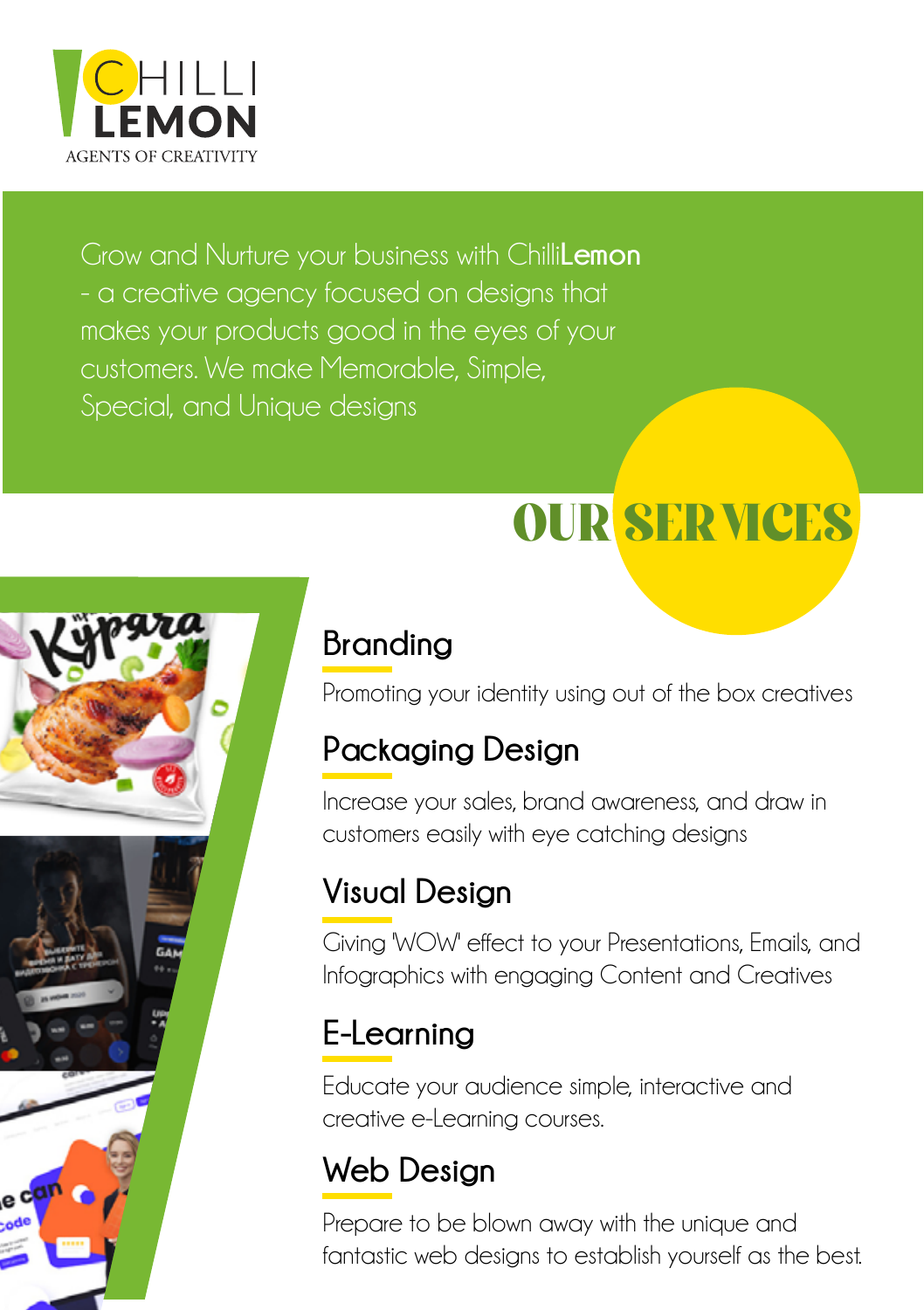

# Why Choose Us?

#### **CREATIVITY**

We are inspired by our surroundings, nature, and creative ambiance of our office to offer packaging design, branding, creative, animation, and social media planning to offer our creative services for your company. Not only will your products look great – they will GET RESULTS.

#### **CLIENT FOCUSED**

We at Chilli**Lemon** take a balanced, customized approach, and of course some dedicated hard work to each project from discovery all the way from scratch to over and above your desired expectations. We don't just create beautiful CREATIVES, we give life to your thoughts with our knack of SPECIAL, just the way you are for us.

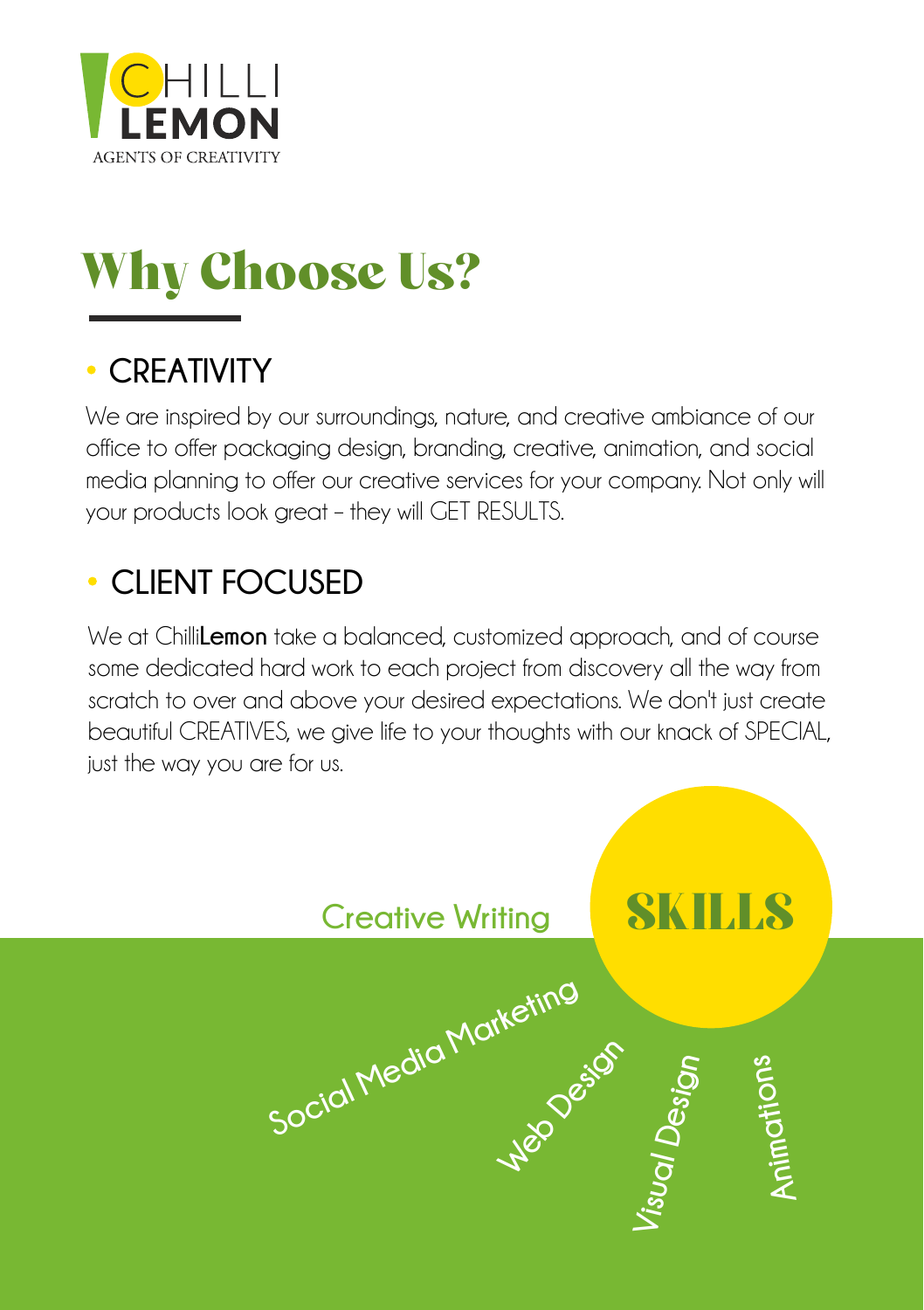

















**NATE** 









GUYEL BE DESIGNATION TOO.

## Meet our Agents of Creativity













**Inspiring Ashish** *Founder*

**Visionary Sandeep Productive Aditya Innovative Sapna Creative Abhishek** *Marketing Content*

*Co Founder & Chief Creative Officer*

*Project Manager*  $\overline{\phantom{a}}$ 

*Senior Graphic Designer*  $\overline{\phantom{a}}$ 

*Manager*  $\overline{\phantom{a}}$